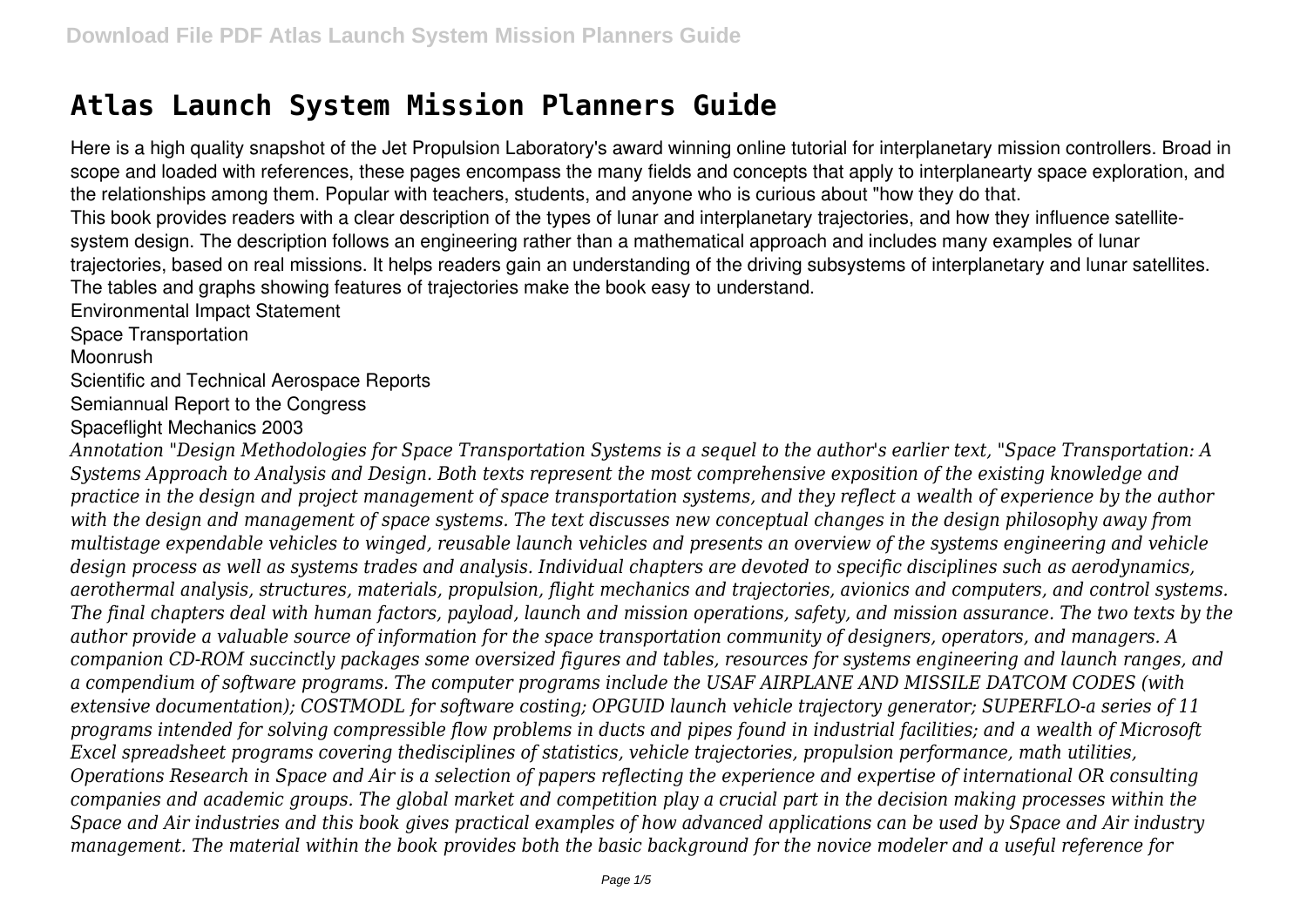*experienced modelers. Students, researchers and OR practitioners will appreciate the details of the modeling techniques, the processes that have been implemented and the computational results that demonstrate the benefits in applying OR in the Space and Airline industries. Advances in PC and Workstations technology, in optimiza tion engines and in modeling techniques now enable solving problems, never before attained by Operations Research. In recent years the Ital ian OR Society (AfRO, www. airo. org) has organized annual forums for researchers and practitioners to meet together to present and dis cuss the various scientific and technical OR achievements. The OR in Space 8 Air session of AfR02001 and AfR02002 Conferences, together with optimization tools' applications, presented recent results achieved by Alenia Spazio S. p. A. (Turin), Alitalia, Milan Polytechnic and Turin Polytechinc. With additional contributions from academia and indus try they have enabled us to capture, in print, today's 'state-of-the-art' optimization and data mining solutions.*

*39th AIAA/ASME/SAE/ASEE Joint Propulsion Conference & Exhibit July 20-23, 2003, Huntsville, Alabama: 03-4700 A Chronology*

*Review and Assessment*

*Improving Life on Earth with the Moon's Resources*

*Operational Environments for Electrical Power Wiring on NASA Space Systems*

*NASA Historical Data Book*

**Hispanic Engineer & Information Technology is a publication devoted to science and technology and to promoting opportunities in those fields for Hispanic Americans.**

**In this definitive study, J. D. Hunley traces the program's development from Goddard's early rockets (and the German V-2 missile) through the Titan IVA and the Space Shuttle, with a focus on space-launch vehicles. Since these rockets often evolved from early missiles, he pays considerable attention to missile technology, not as an end in itself, but as a contributor to launch-vehicle technology. Focusing especially on the engineering culture of the program, Hunley communicates this very human side of technological development by means of anecdotes, character sketches, and case studies of problems faced by rocket engineers. He shows how such a highly adaptive approach enabled the evolution of a hugely complicated technology that was impressive—but decidedly not rocket science. Unique in its single-volume coverage of the evolution of launch-vehicle technology from 1926 to 1991, this meticulously researched work will inform scholars and engineers interested in the history of technology and innovation, as well as those specializing in the history of space flight.**

**A Planet Unveiled**

**U.S. Government Research & Development Reports Design Methodologies for Space Transportation Systems**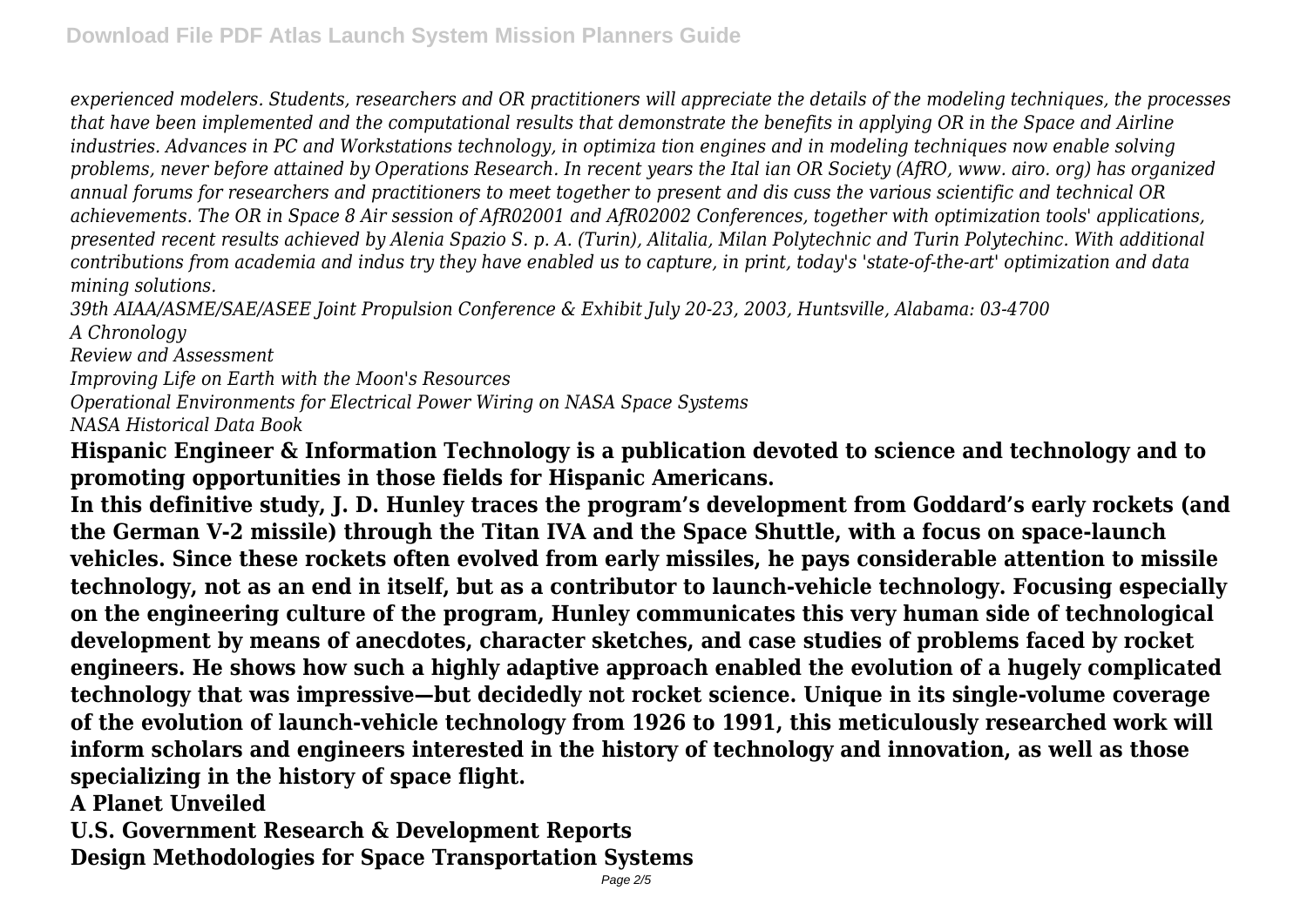## **On the Shoulders of Titans The Development of Propulsion Technology for U.S. Space-Launch Vehicles, 1926-1991 Implementing USSPACECOM Vision for 2020**

This book shows the reader how to write a system engineering management plan (SEMP) that reflects the company's identity and is appropriate to most customers' requirements, e.g., MIL-STD-499, ISO 9001, the U.S. Air Force Integrated Management System, and EIA STD 632. The first section of this book provides a brief introduction to the process of developing a SEMP. The remainder contains a source model of a SEMP that is generic in nature. A computer disk is included with the book to provide the SEMP in a form (Microsoft Word) that can be used for the reader's own plan.

In May 1961, President John F. Kennedy committed the United States to landing a man on the moon before the end of the decade. With just a handful of years to pull it off, NASA authorized the Project Gemini space program, which gathered vital knowledge needed to achieve the nation<sup>'s</sup> goal. This book introduces the crucial three-step test program employed by the Gemini system, covering: The short unmanned orbital flight of Gemini 1 that tested the compatibility of launch vehicle, spacecraft and ground systems. The unmanned suborbital flight of Gemini 2 to establish the integrity of the reentry system and protective heat shield. The three-orbit manned evaluation flight of Gemini 3, christened 'Molly Brown<sup>'</sup> by her crew. A mission recalled orbit by orbit, using mission transcripts, post-flight reports and the astronauts<sup>'</sup> own account of their historic journey. The missions of Project Gemini was the pivotal steppingstone between Project Mercury and the Apollo Program. Following the success of its first two unmanned missions and the exploits of Gus Grissom and John Young on Gemini 3, NASA gained the confidence to plan an even bolder step on its next mission, as described in the next book in this series on Gemini 4.

Proceedings of the AAS/AIAA Space Flight Mechanics Meeting Held February 9-13, 2003, Ponce, Puerto Rico

A History of Project Gemini

Atlas Launch System Mission Planner's Guide

System Engineering Planning and Enterprise Identity

Space Nuclear Safety

IAF92-0031 - IAF92-0069

Space Nuclear Safety covers both radioisotope power sources and space reactor On June 15, 2011, the Air Force Space Command established a new vision, mission continued U.S. dominance in space and cyberspace mission areas. Subsequently, and in contation with the subsequently, Air Force Research Laboratory, the Space and Missile Systems Center, and the 14th Air Forces, the Air Force Space Command identified four long-term science and technology (S&T) challenges comments correspondence to me these goals. One of these challenges is to provide full-spectrum launch capability a reusable booster system (RBS) has been proposed as an approach to meet this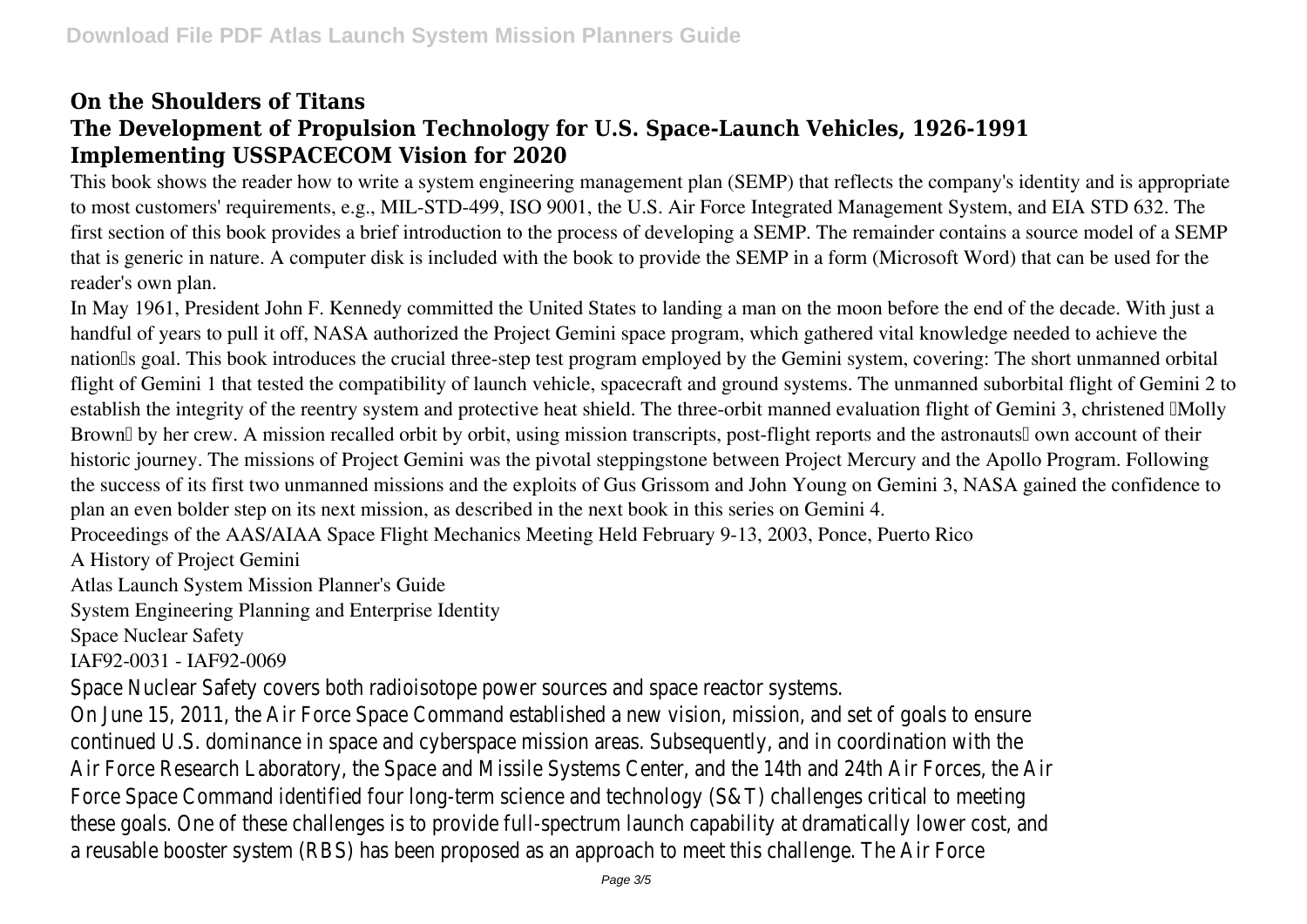Space Command asked the Aeronautics and Space Engineering Board of the National Research Council to Research Co conduct an independent review and assessment of the RBS concept prior to con related activities within the Air Force Research Laboratory portfolio and before in development program. The committee for the Reusable Booster System: Review and Assessment program. response to that request and charged with reviewing and assessing the criteria current RBS plans, the cost model methodologies used to fame [frame?] the RBS technical maturity and development plans of key elements critical to RBS implem consisted of experts not connected with current RBS activities who have signifi design and operation, research and technology development and implementation, cost analysis. The committee solicited and received input on the Air Force launch RBS concept, cost models and assessment, and technology readiness. The commi industry associated with RBS concept, industry independent of the RBS concept providers which is summarized in Reusable Booster System: Review and Assessm Commerce, Justice, Science, and Related Agencies Appropriations for 2008 Hearings Before the Committee on Armed Services, United States Senate, One Hi Session, on S. 1042, to Authorize Appropriations for Fiscal Year 2006 for Militar Defense, for Military Construction, and for Defense Activities of the Department Personnel Strengths for Such Fiscal Year for the Armed Forces, and for Other Purposes Gemini Flies!

US Black Engineer & IT

## Unmanned Flights and the First Manned Mission

*Atlas Launch System Mission Planner's GuideAtlas Launch System Mission Planner's GuideNASA Historical Data Book: NASA launch systems, space transportationInternational Reference Guide to Space Launch SystemsDesign Methodologies for Space Transportation SystemsAIAA Discusses the development and exploration of space, including how to improve daily lives by bringing concrete benefits to the people of the US and the world.*

*Sensors for Propulsion Measurement Applications*

*NASA Historical Data Book: NASA launch systems, space transportation*

*Hearings Before a Subcommittee of the Committee on Appropriations, House of Representatives, One Hundred Tenth Congress, First Session*